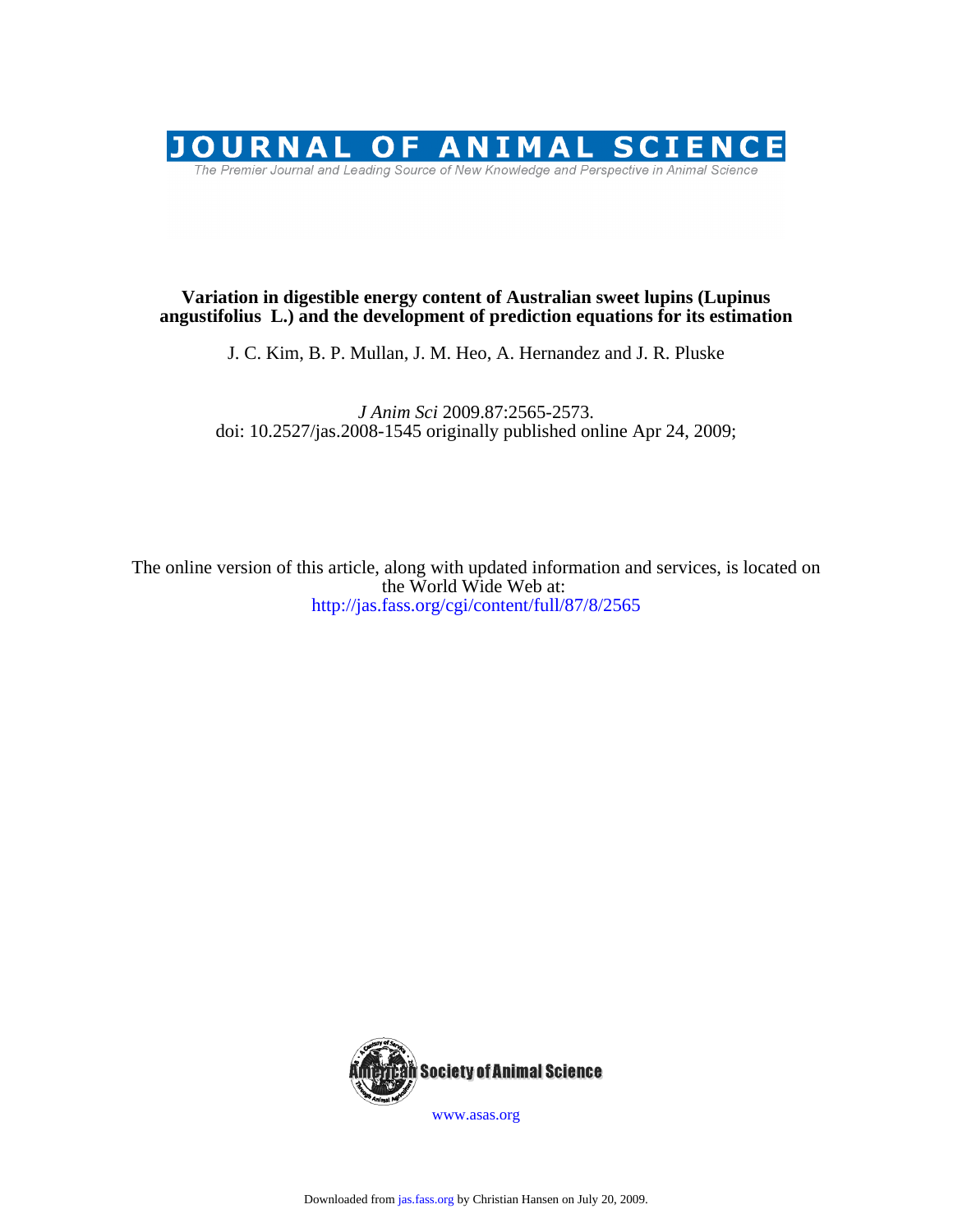# **Variation in digestible energy content of Australian sweet lupins (***Lupinus angustifolius* **L.) and the development of prediction**  equations for its estimation<sup>1</sup>

**J. C. Kim,\*2 B. P. Mullan,\* J. M. Heo,† A. Hernandez,† and J. R. Pluske†**

\*Animal Research and Development, Department of Agriculture and Food, South Perth, Western Australia 6151; and †Animal Research Institute, School of Veterinary and Biomedical Sciences, Murdoch University, Murdoch, Western Australia 6500, Australia

**ABSTRACT:** Sixty-three male pigs (Landrace × Large White) weighing  $49.5 \pm 0.40$  kg were used to (1) examine the variation in DE content of *Lupinus angustifolius* L. in relation to variety and geographical growing region and (2) establish prediction equations for DE content from physical and chemical composition. The pigs were randomly allocated to a  $4 \times 2$  factorial treatment design with respective factors being 4 varieties (cv. Belara, Coromup, Mandelup, and Tanjil) and 2 growing locations (northern and southern agricultural areas of Western Australia). In addition, a wheat control diet was fed as a reference for calculation of lupin DE content. The lupins were ground through a hammer mill fitted with a 4-mm screen to a mean particle size of 888 μm. Pigs were fed their respective experimental diets at 3 times maintenance energy level  $3 \times (0.458)$  $\times$  BW<sup>0.75</sup>)/diet DE] in the study. The DE content of lupins ranged from 13.3 to 15.7 MJ/kg with a mean value of 14.2 MJ/kg. Variety of lupins affected  $(P \leq$ 0.01) the DE content, and lupins grown in the northern agricultural region had a greater DE content than the same lupins grown in the southern agricultural area  $(P < 0.01)$ . Although the variation in DE content of lupins was mostly caused by significantly greater DE content of cv. Coromup grown in the northern agricultural region, the results suggest that genetic and environmental conditions during the growth of lupins have a significant impact on the utilization of energy in grower pigs. Simple regression analysis showed that prediction of DE content was possible from the proportion of hulls  $[R^2 = 0.88$ , residual SD  $(RSD) = 1.116, P$  $< 0.001$ , 1,000-seed weight (R<sup>2</sup> = 0.77, RSD = 1.092, *P*  $<$  0.01), and soluble arabinoxylan content (R<sup>2</sup> = 0.64,  $RSD = 1.072, P < 0.05$ . Multiple regression analysis showed that adding total nonstarch polysaccharide  $(R^2)$  $= 0.96$ , RSD  $= 1.187, P < 0.01$  and soluble nonstarch polysaccharide  $(R^2 = 0.95, RSD = 1.200, P < 0.01)$ to the equation along with the proportion of hull and 1,000-seed weight significantly improved the accuracy of prediction. Results indicate that the DE content of lupins varies by up to 2.4 MJ/kg and that the DE content can be predicted with a good degree of accuracy using physical and chemical characteristics.

**Key words:** digestible energy, growing location, lupin, pig, variety

*©2009 American Society of Animal Science. All rights reserved.* J. Anim. Sci. 2009. 87:2565–2573

doi:10.2527/jas.2008-1545

# **INTRODUCTION**

Western Australia (**WA**) produces approximately 70% of the lupin in the world (FAO, 2008). Lupin seeds are an important protein and energy source for the Australian pig industry and in other countries (e.g., in northeastern Europe) where the use of lupins in pig diets is cost effective. Because AA availability of lupins

2 Corresponding author: jae.kim@agric.wa.gov.au

Received October 6, 2008. Accepted April 15, 2009.

is reported elsewhere (Kim et al., 2009), this paper will focus on the DE content of lupins. Previous studies have demonstrated that the DE content of lupins (*Lupinus angustifolius* L.) ranges from 12.3 to 15.3 MJ/kg with an average value of 14.6 MJ (Petterson et al., 1997; van Barneveld et al., 1997). These values were measured using older varieties of Australian sweet lupins (**ASL**, *Lupinus angustifolius* L.) such as Gungurru (released in 1988), which are no longer recommended for planting and will not be present in pig diets currently fed in WA, or at least not present in any great proportion. The nutritive value for pigs of newer varieties of ASL that have been released after 1998 in WA is unknown. Also, previous studies with lupins have not addressed

<sup>&</sup>lt;sup>1</sup>The authors acknowledge funding by Agricultural Produce Commission: Pork Producers' Committee of Western Australia.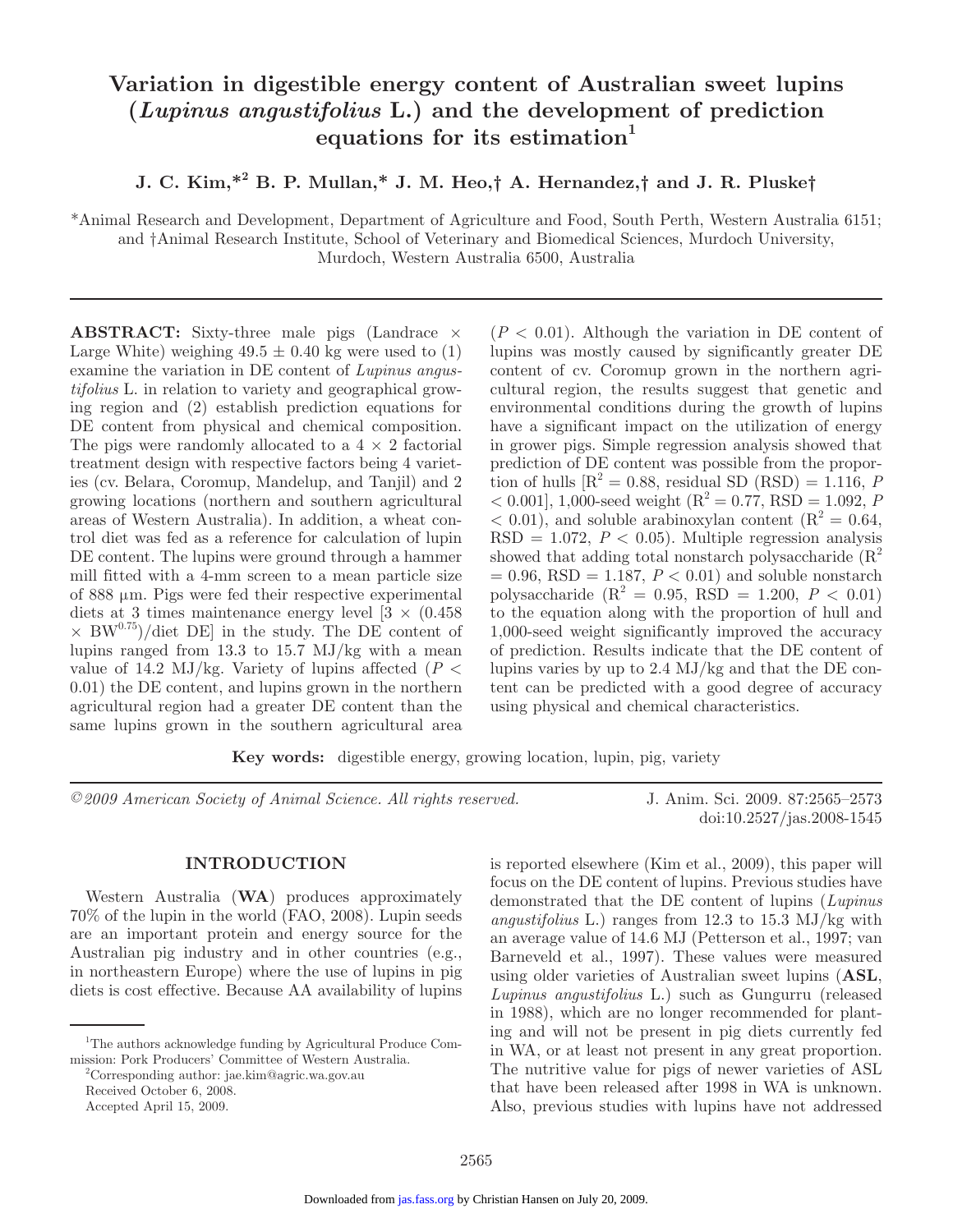varietal and environmental effects on DE variation, although it is known that particle size can affect DE content (Wigan et al., 1995). Nevertheless, and as has been demonstrated in wheats produced in WA and fed to pigs (Kim et al., 2003, 2004), there is a significant variation in chemical composition and the DE content of grain due to growing region in the state.

In vivo digestibility studies with pigs to estimate the nutritive value of feed ingredients are a time-, cost-, and labor-intensive process; hence, the prediction of DE content from physical characteristics and chemical composition, which can be determined rapidly in vitro, can be a useful tool for addressing ingredient variation and for accurate diet formulation. For example, bushel weight and β-glucan content are correlated to the DE content of barley, whereas xylose and NDF content are correlated to the DE content of wheat (Bhatty et al., 1974; Zijlstra et al., 1999; Kim et al., 2004). Therefore, these characteristics can be used to minimize the impact of DE variation of these ingredients for the design of pig diets. However, such relationships for the accurate prediction of the DE content for lupins are yet to be established.

The aims of the present experiment were to quantify the variation in DE content of *Lupinus angustifolius* L. according to its variety and growing region and to develop in vitro prediction equations for DE content from physical and chemical characteristics of the lupins. The hypothesis tested in the present experiment was that the DE content of lupins will vary in response to the variety and geographical location where it was grown.

# **MATERIALS AND METHODS**

The experimental protocol used in this study was approved by the Department of Agriculture and Food Western Australia Animal Ethics committee. Animals were handled according to the Australian code of practice for the care and use of animals for scientific purposes (NHMRC, 2004).

# *Lupins, Animals, and Experimental Design*

Three major ASL (*Lupinus angustifolius* L.) varieties based on the quantity produced by WA lupin growers and hence representing the greatest proportions of ASL produced (cv. Belara, Mandelup, and Tanjil) were selected. Also, a recently released increased protein ASL cv. Coromup was selected because it is a candidate variety that is likely to be extensively grown in WA in the near future. The 4 varieties of lupins comprised more than 80% of ASL produced in WA in the 2006 to 2007 growing season. Other minor varieties such as Kalya, Wonga, Myallie, Quilinock, and Jenabillup comprise less than 5% each and less than 20% of the total volume produced in WA (B. Buirchell, senior lupin breeder, Lupin Taskforce Team, Western Australian Department of Agriculture and Food, personal communication). The 4 varieties of ASL samples used in the present study were aggregate samples collected from 3 locations in the northern (Mingenew, Marchagee, Yorkrakine) and southern (Katanning, Wongan Hills, Williams) agricultural regions of WA. Each of these areas has a reasonably generic soil type (sand over loam for the north and loam over clay for the south), and the agronomic practices (e.g., row spacing, seed density, fertilizer application, pesticide application, harvesting techniques) used to grow lupins are largely identical in each region.

Sixty-three individually housed intact male pigs (Large White  $\times$  Landrace) weighing 49.5  $\pm$  0.40 kg were used. The experiment was designed as a  $4 \times 2$ factorial arrangement of treatments plus a wheat control group  $(n = 7)$  with the respective factors being the 4 lupin varieties (Belara, Coromup, Mandelup, and Tanjil) and 2 growing locations (northern and southern agricultural region of WA). A wheat control diet was included to calculate the DE value of lupins by difference (Kim et al., 2004).

# *Housing, Diets, Feeding, and Sample Collection*

Pigs were weighed on arrival and randomly allocated to 1 of the 9 diets based on BW and pen position in the building. Diets were manufactured using the 8 test lupin samples ground through a hammer mill fitted with a 4-mm screen. The mean particle size of the ground lupins was  $888 \pm 12 \,\mu m$ . Wheat was separately ground using a 6-mm screen, and the control diet was formulated to contain wheat plus other supplements to determine the DE content of the dietary components other than test lupins. The 8 test lupin diets were formulated by replacing 350 g of wheat/kg with test lupins from the control diet. Titanium dioxide (TiO<sub>2</sub> 1 g/kg) was added as an indigestible marker to calculate digestibility of DM, GE, and CP (Table 1). To minimize the effect of feed intake on energy digestibility, all diets were offered at 3 times maintenance energy level based on the individual metabolic BW  $[3 \times (0.458 \text{ MJ})]$  $\times$  BW<sup>0.75</sup>)/diet DE; about 90% of ad libitum intake]. Fresh water was freely available at all times through a nipple drinker. Pigs were fed each diet for a total of 10 d, comprising a 7-d adaptation period followed by a 3-d grab sample collection of feces. Feces were collected at 0800, 1000, 1200, 1400, and 1600 h daily for the 3-d collection period. Feces were then bulked per pig and subsampled for analysis. The DE content of the lupins was determined by comparing the DE content of the control diet and the lupin-based diets using the following formula:

Lupin DE  $(MJ/kg) = \{$ diet DE –  $\left[$ (wheat DE  $\times$  0.5783) – (canola oil DE  $\times$  0.03)] $\}/0.35$ ,

where the numbers represent the proportions of each ingredient in the test diets, wheat DE was determined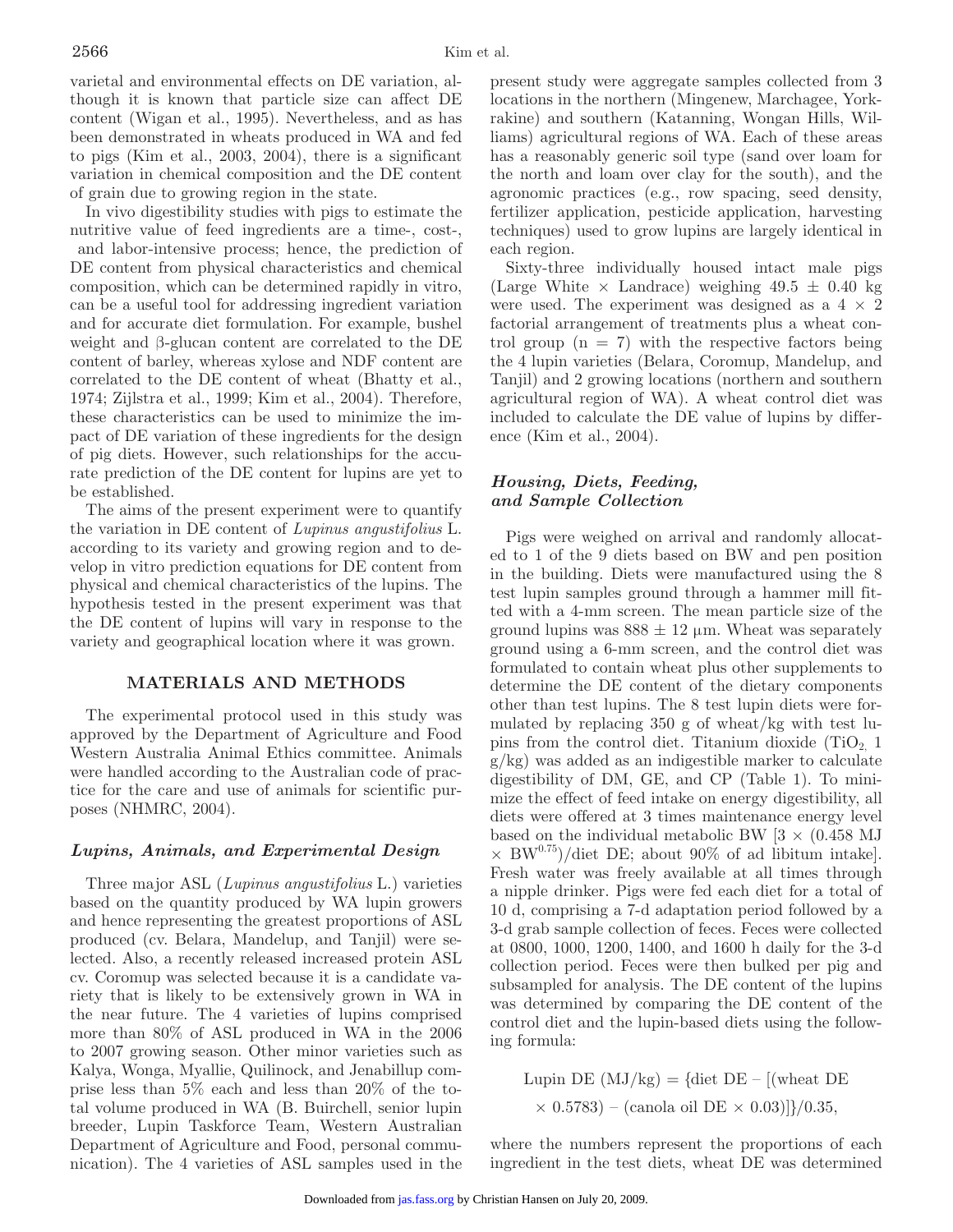**Table 1.** The composition of the experimental diet offered to grower pigs (g/kg, air-dry basis)

| Item                                 | Wheat control diet | Lupin test diet |
|--------------------------------------|--------------------|-----------------|
| Ingredient                           |                    |                 |
| Wheat                                | 928.3              | 578.3           |
| Test lupins <sup>1</sup>             |                    | 350             |
| Canola oil                           | 30                 | 30              |
| Dicalcium phosphate                  | 20                 | 20              |
| Limestone                            | 15                 | 15              |
| Salt                                 | 5                  | 5               |
| Vitamin and mineral mix <sup>2</sup> | 0.7                | 0.7             |
| Titanium dioxide <sup>3</sup>        | 1                  | 1               |
| Calculated composition, g/kg         |                    |                 |
| DE, $MJ/kg4$                         | 14.2               | 13.8            |
| $SID$ lysine <sup>5</sup>            | 2.66               | 6.01            |
| CP                                   | 111                | 181             |
| Total starch                         | 572                | 366             |
| Crude fat                            | 45.5               | 59.7            |
| NDF                                  | 118                | 154             |
| Phosphorus                           | 6.6                | 6.5             |
| Available phosphorus <sup>6</sup>    | 4.6                | 4.6             |
| Calcium                              | $1.2\,$            | 1.2             |

1 Four varieties (Belara, Coromup, Mandelup, and Tanjil) of lupins grown in the northern or southern agricultural regions of Western Australia (WA).

2 BJ Grower 1, BioJohn Pty Ltd., WA, Australia. Provided the following nutrients (per kg of air-dry diet): vitamins: A  $4,900$  IU,  $D_3$  980 IU, E 14 mg, K 0.7 mg, thiamine 0.7 mg, riboflavin 2.1 mg, pyridoxine 1.05 mg,  $B_{12}$  10.5 μg, calcium pantothenate 7.5 mg, folic acid 0.13 mg, niacin 8.4 mg, biotin 21 μg; minerals: Co 0.14 mg (as cobalt sulfate), Cu 7 mg (as copper sulfate), iodine 0.35 mg (as potassium iodine), iron 42 mg (as ferrous sulfate), Mn 28 mg (as manganese oxide), Se 0.21 mg (as Na selenite), Zn 70 mg (as zinc oxide), antioxidant as Endox (Kemin Industries Inc., Des Moines, IA) 14 mg.

<sup>3</sup>Titanium dioxide (TiO<sub>2</sub>; Sigma Chemical Company, St. Louis, MO), used as a digestibility marker.

<sup>4</sup>DE value used for formulation: wheat: 13.9 MJ/kg (Sauvant et al., 2004); canola oil: 36.7 MJ/kg (NRC, 1998).

5 Standardized ileal digestible lysine (Sauvant et al., 2004).

6 Total tract digestible phosphorus (Sauvant et al., 2004).

with the wheat control diet (13.23 MJ/kg as-fed), and a book value was used for canola oil DE, 36.7 MJ/kg (NRC, 1998).

#### *Chemical Analyses*

Dry matter content was determined using AOAC official method (930.15, AOAC, 1997). The N content was determined using combustion method (990.03, AOAC 1997). Crude fat content was determined using AOAC official method 2003.06 (AOAC, 1997). The NDF, ADF and lignin were determined using the AOAC official methods 925.10 (AOAC, 1997). Gross energy content was determined using a Ballistic Bomb Calorimeter (SANYO Gallenkamp, Loughborough, UK). Total P was determined using inductively coupled atomicemission spectroscopy as described by McQuaker et al. (1979). Phytate-P content was determined spectrophotometrically using the principle that phytate forms stable complexes with ferric ions in dilute acid solution (Xu et al., 1992). Crude protein content was calculated as N content  $\times$  6.25. The TiO<sub>2</sub> contents of diet and fecal samples were determined using the method described by Short et al. (1996).

The 1,000-seed weight  $(g/1,000 \text{ seeds})$  was measured in each sample of test lupins by first cleaning it of all foreign materials and then counting 1,000 seeds. The proportion of hulls and kernels in each sample of test lupins was determined by soaking 50 g of seeds in distilled water for 24 h at 4°C. Hulls from individual seeds were removed from the kernel and dried for 72 h at 75°C. The samples were then cooled in a desiccator for 45 min and weighed. Water and ethanol extractable fractions were determined following methods described by Martinez-Villaluenga et al. (2006). Briefly, and for determination of the water extractable fraction, 50 g of seeds from each test lupin were soaked in 200 mL of distilled water for 24 h at 4°C and drained. This process was repeated 3 times, and the samples were dried for 72 h at 75°C before weighing. The weight difference before and after the extraction process was expressed as the water extractable fraction  $(g/kg)$ . For the ethanol extractable fraction, a 50-g seed sample from each test lupin was soaked in 50% ethanol (vol/ vol) and incubated for 24 h at 40°C, and drained of ethanol. This process was repeated 3 times, and the samples were washed with distilled water before drying for 72 h at 75°C. The weight difference was expressed as the ethanol extractable fraction  $(g/kg)$ . The insoluble and soluble nonstarch polysaccharide (**NSP**) content of the lupin samples was determined as alditol acetates by GLC using the method of Theander and Westerlund (1993). Total NSP content was calculated by adding insoluble and soluble NSP contents. The sum of insoluble and soluble NSP was calculated using the following polymerization factors:

Sum of total, insoluble and soluble  $NSP =$ 

 $(Rha + Fuc + Rib) \times 0.89 + (Ara + Xyl) \times 0.88$  $+$  (Man + Gal + Glu)  $\times$  0.90,

where  $Rha = rhammose$ ; Fuc = fucose;  $Rib = ribose$ ;  $Area = arabinose; Xyl = Xylose; Man = mannose; Gal$  $=$  galactose; Glu  $=$  glucose.

Polymerization factors were used to correct for differences in total molecular weights due to dehydration during the polymerization process. For example, each glucosidic linkage for a glucose (hexose) molecule loses one molecule of water during polymerization. Therefore, a factor of 0.9 was used in the calculation to account for differences in molecular weights between glucose (180) and water (18) [i.e.,  $(180 - 18) / 180 = 0.9$ ]. The same calculation was applied for deoxysugars (molecular weight 164 and hence a factor of 0.89) and pentoses (molecular weight 150 and hence a factor of 0.88).

#### *Statistical Analysis*

The pig was considered as the experimental unit for data analyses except the regression analyses. The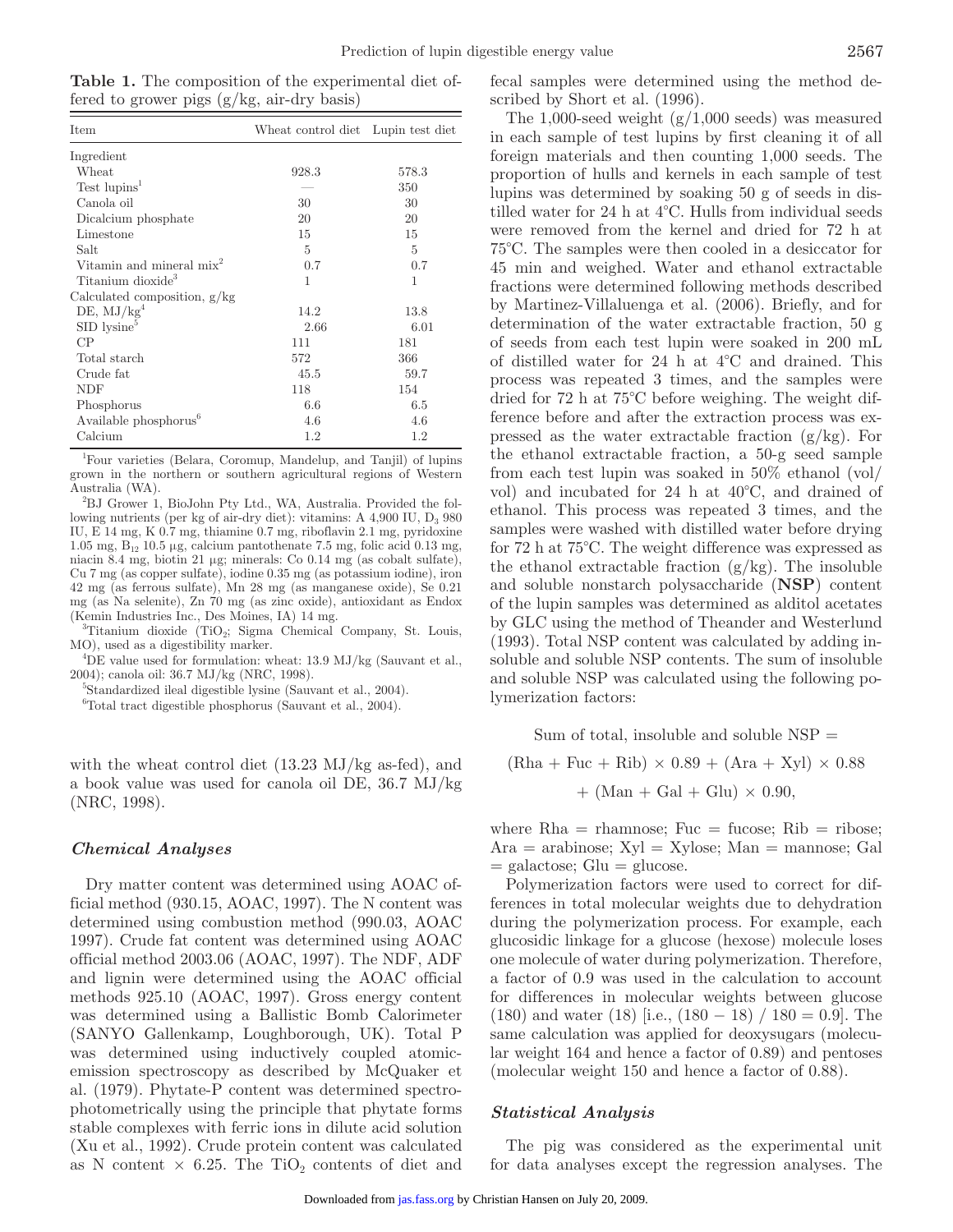treatment effects were assessed by 2-way ANOVA for a factorial design with the main effects being lupin variety and growing location. Fisher's protected LSD analysis was conducted to separate means where significant main and interactive effects occurred under the ANOVA analysis. The effects were considered as fixed effects in the model and the statistical analyses were conducted using the statistical package Genstat (VSN International Ltd., Hemel Hempstead, UK). Furthermore, individual DE content and the physical and chemical measures of lupins were subjected to regression analyses. Pearson's correlation analysis, step-wise regression analysis, and simple and multiple regression analyses were conducted to establish prediction equations (Minitab Inc., State College, PA).

## **RESULTS**

## *Physical Properties, Chemical Composition, and DE Content*

The physical properties and chemical composition of the 8 test lupin samples are presented in Table 2. Thousand seed weight and the proportion of hull ranged from 124 to 204 g and 21 to 26%, respectively. The CV for most of the fiber components such as NDF, lignin, and NSP was greater than 10%, whereas CP and crude fat content were less variable.

The DE content of the 8 test lupin samples and apparent total tract digestibility (**ATTD**) of DM, GE, and CP of the lupin-containing test diets are presented in Table 3. Variety  $(P < 0.01)$  and growing location  $(P < 0.01)$  were significant sources of variation for DE content of lupins, whereas interaction terms between variety and growing location were not significant. Likewise, dietary ATTD for DM, GE, and CP was affected by variety  $(P < 0.01)$  and growing location  $(P < 0.05)$ . The DE content of lupins varied by up to 2.4 MJ/kg and ranged from 13.3 to 15.7 MJ/kg, with a mean value of 14.2 MJ/kg. However, the variation was caused predominantly by the greater DE content of cv. Coromup grown in the northern agricultural region (15.7 MJ of DE/kg). The same lupin variety grown in the southern agricultural region contained a reduced DE content  $(14.4 \text{ MJ of DE/kg})$ , but was comparable with the DE content of the other test lupins grown in this region of WA.

#### *Correlation and Prediction of DE Content*

Pearson's correlation analysis showed that the proportion of hulls (r = −0.938, *P* < 0.001) and 1,000-seed weight ( $r = 0.877$ ,  $P < 0.01$ ) were highly correlated to the DE content of lupins, with the ethanol extractable fraction (r = 0.701,  $P < 0.1$ ), CP (r = 0.628,  $P < 0.1$ ), total P ( $r = 0.630, P < 0.1$ ), and soluble arabinoxylans  $(r = -0.799, P < 0.05)$  showing a smaller proportion of the variation being explained (Table 4). Correlation analyses showed that DE content of lupins was posi-

tively correlated to the proportion of kernels and CP content, whereas most of the fiber components showed negative correlations.

Simple and multiple linear regression analyses were then conducted to develop prediction equations for DE content of lupins based on the results of step-wise regression analysis (Table 5). Results showed that the DE content of lupins could be predicted with a reasonable degree of accuracy by measuring the proportion of hull ( $R^2 = 0.88, P < 0.001$ ) or 1,000-seed weight ( $R^2 =$ 0.77,  $P < 0.01$ ; Figure 1). Addition of total NSP ( $\mathbb{R}^2 =$ 0.96,  $P < 0.01$ ) and soluble NSP ( $\mathbb{R}^2 = 0.95, P < 0.01$ ) to the equation improved the precision of the prediction (Table 5). Because the variety Coromup grown in the northern agricultural region showed a distinctively greater DE content, further regression analyses were conducted excluding this particular sample from the data set. Results showed that the prediction accuracy of the 1,000-seed weight for DE content of lupins was decreased  $(R^2 = 0.59; DE = 0.0216x + 10.546, P =$ 0.051) and the prediction accuracy of the proportion of hulls for DE content of lupins was improved  $(R^2 = 0.92;$  $DE = -0.318x + 21.69, P < 0.001$ .

#### **DISCUSSION**

A previous cross-study review identified that the DE content of lupins can vary by 3.5 MJ/kg with minimum and maximum values of 12.3 (Wigan et al., 1995) and 15.8 MJ/kg (King et al., 2000), respectively (Kim et al., 2007). However, this range was attributable mainly to differences in particle size of lupins and the nature of the basal diet used with lupins (i.e, empty BW gain was significantly less when pigs fed a lupin plus barley diet compared with pigs fed either lupin plus wheat or triticale, possibly due to greater total NSP content) for determination of DE content (van Barneveld, 1999). Variety and growing environment are major sources of variation for the DE content of cereal grains and legumes (van Barneveld, 1997; Kim et al., 2005, 2007). A previous study with Australian-grown wheats demonstrated that chemical composition, especially the NSP composition and structure, was significantly different due to variety and growing location and was negatively correlated to the DE content (Kim et al., 2003, 2004). Our data are the first to show in lupins that, and with the elimination of other factors such as lupin particle size and the nature of the basal diet used with lupins, the variety and growing region can affect the DE content, which varied by up to 2.4 MJ/kg depending on variety and the location where they were grown. However, because the variation originated largely from 1 sample, our data may not provide clear justification that the large variation in DE content of lupins is useful for feed formulation. If the aberrant sample (Coromup, northern agricultural region) is removed from the data set, the DE content then varies by 1.4 MJ/kg (13.3 MJ to 14.7 MJ/kg, with a mean value of 14.0 MJ/ kg). We do not have a clear explanation why this lu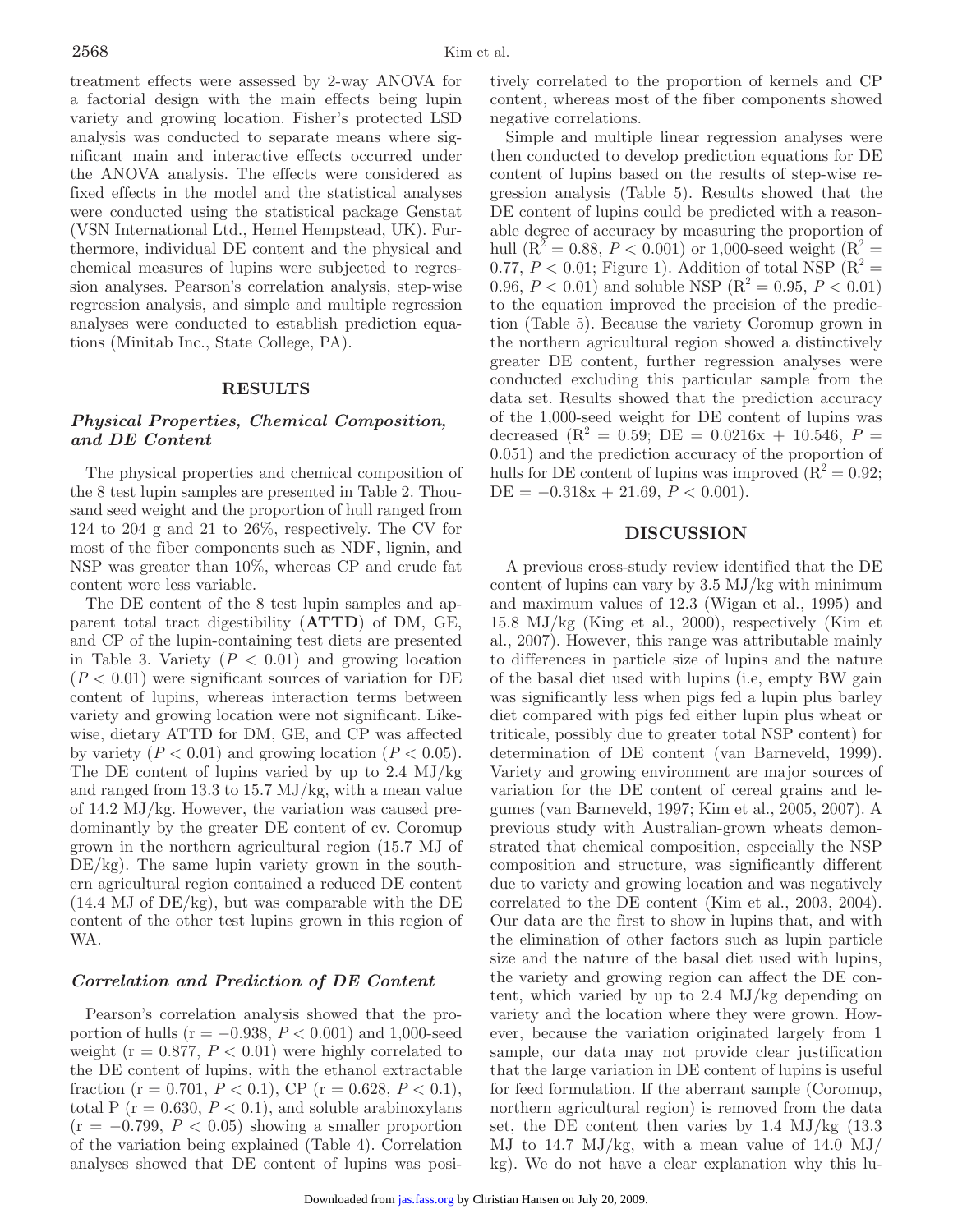pin variety contained a significantly greater DE content when it was grown in the northern agricultural region. However, because other lupins grown in the northern agricultural region also contained greater DE contents compared with the same varieties grown in the southern agricultural region, environmental factors such as rainfall, temperature, and soil type could be responsible. This was reported in a wheat study conducted in WA (Kim et al., 2004). The significantly greater DE content of Coromup grown in the northern agricultur-

al region compared with other varieties suggests that Coromup could be a superior variety in terms of digestible protein and energy contents for pigs. Therefore, further genetic development of lupin seeds should be monitored and evaluated for nutritive value if newer varieties bred for greater protein, fat, and reduced hull content be available for the pig industry. Other factors, apart from the processing effect, affecting the DE content of grains and legumes are season (Cowling and Tarr, 2004) and the duration of storage (Kim et al.,

**Table 2.** Physical characteristics and chemical composition of different varieties and growing regions of *Lupinus angustifolius* L.

|                                                 | Belara          |         |                          | Coromup                  |                | Mandelup         |         | Tanjil |                          |                |                   |
|-------------------------------------------------|-----------------|---------|--------------------------|--------------------------|----------------|------------------|---------|--------|--------------------------|----------------|-------------------|
| Item                                            | North           | South   | North                    | South                    | North          | South            | North   | South  | Mean                     | <b>SD</b>      | CV                |
| Physical property                               |                 |         |                          |                          |                |                  |         |        |                          |                |                   |
| $1,000$ -seed weight, g                         | 170             | 160     | 204                      | 170                      | 181            | 155              | 158     | 124    | 165                      | 23             | 14                |
| Hull, % of DM                                   | 24.4            | 26.2    | 21.4                     | 23.1                     | 22.8           | 23.2             | 23.3    | 26.4   | 23.9                     | $\sqrt{2}$     | $\overline{7}$    |
| Kernel, % of DM                                 | 75.7            | 73.8    | 78.6                     | 76.9                     | 77.2           | 76.8             | 76.7    | 73.6   | 76.2                     | $\sqrt{2}$     | $\sqrt{2}$        |
| $\text{WEF}, ^1\text{g/kg}$ of DM               | 46              | 62      | 56                       | 85                       | 54             | 57               | 52      | 77     | 61                       | 13             | 22                |
| $EEF, \frac{2}{3}$ g/kg of DM                   | 161             | 153     | 164                      | 159                      | 161            | 155              | 145     | 141    | 155                      | 8              | $5\,$             |
| Chemical composition,<br>$g/kg$ (air-dry basis) |                 |         |                          |                          |                |                  |         |        |                          |                |                   |
| $\rm DM$                                        | 912             | 921     | 916                      | 911                      | 914            | 914              | 926     | 919    | 917                      | $\rm 5$        | $\mathbf{1}$      |
| $GE$ , $MJ/kg$                                  | 18.4            | 18.5    | 18.4                     | 18.3                     | 18.3           | 18.3             | 18.4    | 18.3   | 18.4                     | 0.1            | $<$ 1             |
| CP                                              | 313             | 275     | 319                      | 319                      | 294            | 269              | 294     | 275    | 295                      | 21             | $\scriptstyle{7}$ |
| Crude fat                                       | 66              | 66      | 62                       | 70                       | 61             | 66               | 64      | 67     | 65                       | 3              | $\overline{4}$    |
| <b>NDF</b>                                      | 261             | 273     | 244                      | 263                      | 247            | 232              | 300     | 306    | 266                      | 26             | $10\,$            |
| ADF                                             | 257             | 236     | 222                      | 226                      | 236            | 218              | 223     | 229    | 231                      | 12             | $\overline{5}$    |
| Lignin                                          | $39\,$          | 18      | 19                       | 21                       | 29             | 26               | 23      | 16     | 24                       | $\overline{7}$ | 31                |
| Total $\ensuremath{\mathsf{NSP}}^3$             | 512             | 427     | 370                      | 384                      | 393            | 411              | 461     | 411    | 421                      | 46             | 11                |
| Rhamnose (Rha)                                  | 2.2             | 2.2     | 2.8                      | 2.6                      | 2.3            | 2.0              | 2.3     | 2.3    | 2.3                      | 0.3            | 11                |
| Fucose (Fuc)                                    | 1.0             | 0.9     | 1.1                      | 0.9                      | 0.9            | 0.8              | 1.0     | 1.0    | 1.0                      | 0.1            | 10                |
| Ribose (Rib)                                    | 0.2             | 0.8     | 0.9                      | 0.9                      | 1.0            | 1.0              | 0.7     | 0.9    | 0.8                      | 0.3            | 33                |
| Arabinose (Ara)                                 | 57              | 53      | 54                       | 54                       | 52             | 54               | 56      | 52     | 54                       | $\overline{2}$ | $\sqrt{3}$        |
| Xvlose (Xvl)                                    | 60              | 46      | 41                       | 39                       | 42             | 38               | 45      | 44     | 44                       | $\overline{7}$ | 16                |
| Mannose (Man)                                   | 13              | 11      | $\,$ $\,$                | $\scriptstyle{7}$        | $\overline{9}$ | $\boldsymbol{9}$ | 11      | 11     | 10                       | $\overline{2}$ | 20                |
| Galactose (Gal)                                 | 170             | 186     | 159                      | 176                      | 166            | 185              | 186     | 157    | 173                      | 12             | $\overline{7}$    |
| Glucose (Glu)                                   | 267             | 177     | 146                      | 149                      | 164            | 169              | 214     | 192    | 185                      | 40             | 22                |
| Insoluble $\text{NSP}^3$                        | 479             | 388     | $346\,$                  | 359                      | 366            | 374              | 432     | 384    | 391                      | 44             | 11                |
| Rha                                             | 1.8             | 1.9     | $2.5\,$                  | $2.2\,$                  | $2.0\,$        | 1.7              | 2.0     | 1.9    | 2.0                      | 0.3            | 13                |
| Fuc                                             | 1.0             | 0.9     | 1.1                      | 0.9                      | 0.8            | 0.8              | 1.0     | 1.0    | 1.0                      | 0.1            | 10                |
| Rib                                             | $\qquad \qquad$ | 0.5     | 0.6                      | 0.6                      | 0.7            | 0.6              | 0.4     | 0.6    | 0.5                      | 0.2            | 44                |
| Ara                                             | 51              | $45\,$  | 49                       | 49                       | 47             | 47               | 49      | 46     | 48                       | $\overline{2}$ | $\overline{4}$    |
| Xyl                                             | 56              | $40\,$  | 37                       | $35\,$                   | 40             | 34               | 41      | 39     | 40                       | $\overline{7}$ | 17                |
| Man                                             | 5.7             | 8.0     | 4.7                      | $5.0\,$                  | 4.1            | $4.5\,$          | 7.6     | 8.8    | 6.1                      | 2.0            | 32                |
| Gal                                             | 153             | 161     | 146                      | 161                      | 150            | 161              | 168     | 141    | 155                      | 9              | $6\phantom{.}6$   |
| Glu                                             | 266             | 176     | 146                      | 148                      | 164            | 168              | 213     | 191    | 184                      | 40             | 22                |
| Soluble $NSP3$                                  | 33              | $39\,$  | 24                       | 25                       | 27             | 37               | 30      | 28     | 30                       | 6              | 18                |
| Rha                                             | 0.4             | 0.4     | 0.3                      | 0.4                      | 0.3            | 0.3              | 0.3     | 0.4    | 0.4                      | 0.1            | 15                |
| Fuc                                             |                 |         | $\overline{\phantom{a}}$ | $\overline{\phantom{a}}$ |                |                  |         |        | $\overline{\phantom{0}}$ |                |                   |
| Rib                                             | 0.2             | 0.3     | 0.3                      | 0.4                      | 0.3            | 0.3              | 0.3     | 0.3    | 0.3                      | 0.1            | 18                |
| Ara                                             | $6.6\,$         | 7.6     | $5.1\,$                  | $5.3\,$                  | 4.7            | $7.0\,$          | $6.3\,$ | 6.6    | 6.2                      | 1.2            | 19                |
| Xyl                                             | 4.9             | 6.3     | 4.1                      | 3.9                      | 2.5            | 4.1              | 4.7     | 5.1    | 4.5                      | 0.9            | 21                |
| Man                                             | 7.7             | $2.8\,$ | 3.4                      | $2.2\,$                  | $5.3\,$        | 4.3              | 3.1     | 2.5    | 3.9                      | $2.0\,$        | 53                |
| Gal                                             | 17              | 26      | 13                       | 15                       | 16             | 25               | 18      | 16     | 18                       | 5              | 26                |
| Glu                                             | 0.5             | 0.4     | 0.5                      | 0.5                      | 0.6            | 0.5              | 0.5     | 0.4    | 0.5                      | 0.1            | 13                |
| Total P                                         | 2.5             | 2.8     | 3.5                      | 3.7                      | 3.4            | 2.4              | 3.2     | 2.7    | 3.0                      | 0.5            | 16                |
| Phytate P                                       | 1.5             | 1.8     | 2.2                      | 2.9                      | 2.4            | 1.3              | 2.6     | 1.9    | 2.1                      | 0.6            | 27                |
| % phytate P                                     | 60              | 63      | 62                       | 77                       | 71             | 55               | 81      | 70     | 67                       | 9              | 13                |

 ${}^{1}WEF =$  water extractable fraction.

 ${}^{2}EEF =$  ethanol extractable fraction.

 ${}^{3}$ Total NSP (nonstarch polysaccharide) = insoluble NSP + soluble NSP; sum of insoluble and soluble NSP was calculated using the following polymerization factor: sum of insoluble and soluble NSP =  $(Rha + Fuc + Rib) \times 0.89 + (Ara + Xyl) \times 0.88 + (Man + Gal + Glu) \times 0.90$  (see text for details of calculations).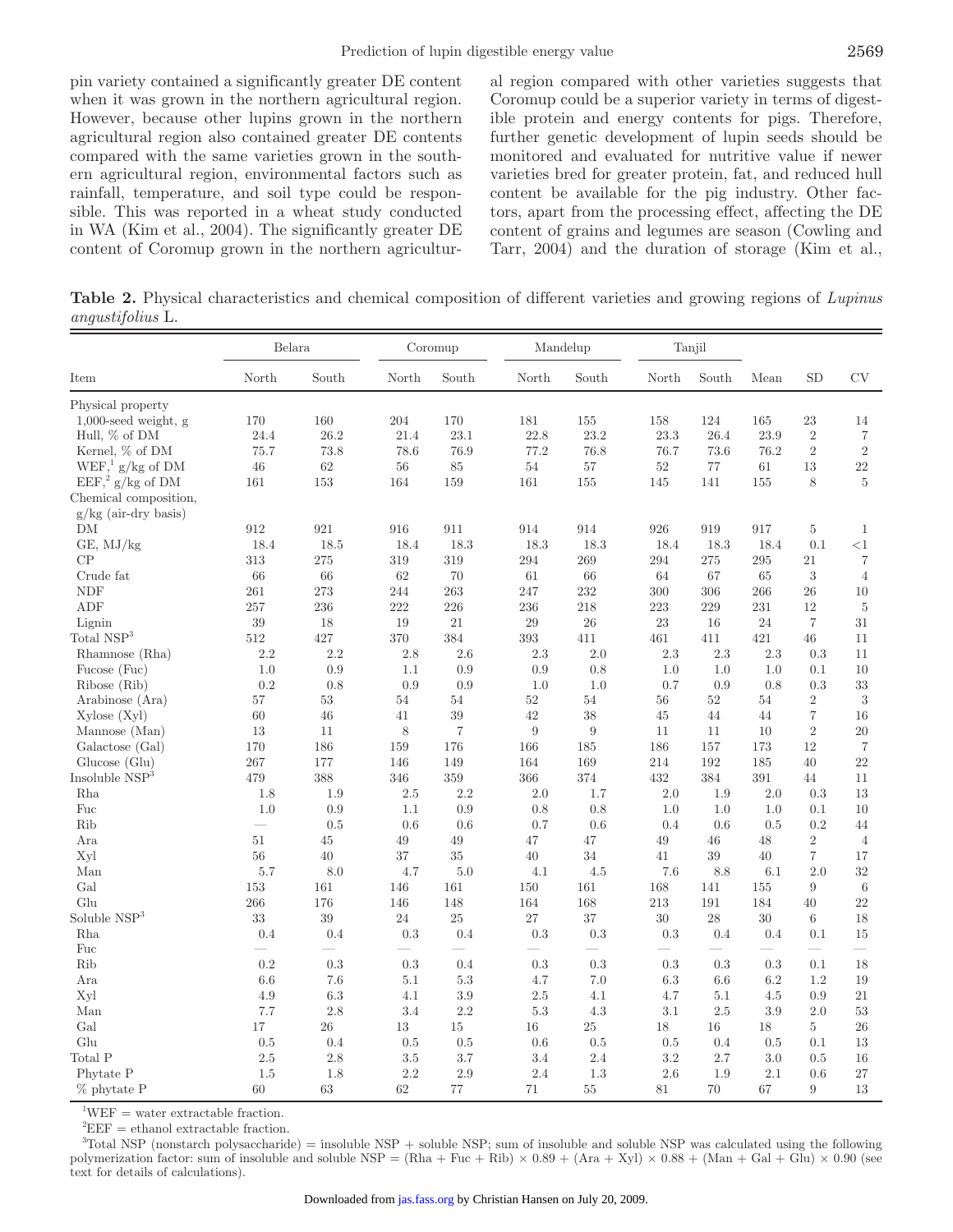|                                      |      |             | Belara |       | Coromup |       | Mandelup | Taniil |       |      |            | $P$ -value <sup>3</sup> |       |              |  |
|--------------------------------------|------|-------------|--------|-------|---------|-------|----------|--------|-------|------|------------|-------------------------|-------|--------------|--|
| Item                                 |      | Wheat North | South  | North | South   | North | South    | North  | South | Mean | <b>SEM</b> | V                       | G     | $V \times G$ |  |
| ATTD of the experimental diets, $\%$ |      |             |        |       |         |       |          |        |       |      |            |                         |       |              |  |
| DM                                   | 81.9 | 76.3        | 76.1   | 79.4  | 77.6    | 77.7  | 77.1     | 76.6   | 74.9  | 77.0 | 0.74       | 0.002                   | 0.050 | 0.595        |  |
| GE                                   | 81.5 | 75.8        | 75.1   | 79.1  | 77.1    | 77.3  | 76.4     | 76.0   | 76.5  | 74.4 | 0.80       | 0.002                   | 0.024 | 0.840        |  |
| CP                                   | 72.6 | 76.8        | 75.1   | 81.2  | 78.3    | 78.1  | 75.5     | 76.3   | 75.1  | 77.1 | 0.91       | 0.001                   | 0.002 | 0.783        |  |
| DE, $g/kg$                           | 13.3 | 13.9        | 13.4   | 15.7  | 14.4    | 14.7  | 14.2     | 14.1   | 13.3  | 14.2 | 0.41       | 0.005                   | 0.009 | 0.762        |  |

**Table 3.** Effects of lupin variety and growing region on apparent total tract digestibility (ATTD; %) and the DE  $\text{content}^{1,2}$ 

<sup>1</sup>The DE content of wheat used in this experiment was  $13.3 \pm 0.3$  MJ/kg (determined using 50-kg pigs, n = 7).

<sup>2</sup>The DE value used in the calculation for canola oil was  $36.7 \text{ MJ/kg}$  (NRC, 1998).

 ${}^{3}V$  = variety; G = growing region.

2005), which were not addressed in this study but could be a significant source of variation similar to that which occurs in wheats (Kim, 2003).

Pearson's correlation analysis clearly showed that 1,000-seed weight, the proportion of kernels, and protein content are positively associated with lupin DE content, whereas most fiber fractions had negative effects on DE content. Although other substances might be included, the water extractable and ethanol extractable fractions were used for crude quantification of alkaloids and oligosaccharides, respectively (Martinez-Villaluenga et al., 2006), which are known to be antinutritional when fed to pigs (van Barneveld, 1999). One unexpected result from the present study was the positive relationship between ethanol extractable fraction and the DE content of lupins. This positive relationship was unexpected because oligosaccharides, especially the raffinose family of oligosaccharides, acting osmotically in the small intestinal lumen (Wiggins, 1984) and increasing the flux of water and electrolytes, would increase fluid retention and flow rate and cause an increase in DM entering the large intestine (Wiggins, 1984; Coon et al., 1990). An Australian study, feeding grower pigs a diet containing 350 g/kg of dehulled lupin meals without or with ethanol extraction, demonstrated that the ethanol extraction removed 73% of oligosaccharides from the lupins and improved energy and AA digestibility in the pigs fed ethanol-extracted lupins (Hansen et al., 1991; van Barneveld et al., 1996, 1997). In contrast, a Canadian study reported that feeding diets containing 20 g of galactooligosaccharides or glucooligosaccharides to weaner pigs did not affect DM, CP, and AA digestibility (Gabert et al., 1995). Similarly, feeding diets containing either 371 g/kg of conventional or reduced oligosaccharide soybean meal (dietary oligosaccharide levels of 31 vs. 17 g/kg, respectively) to dogs did not affect ileal and fecal nutrient digestibility (Zuo et al., 1996). The discrepancy between these studies may be caused by the source of oligosaccharides (lupin vs. soybean meal), or the ethanol extraction process for removal of oligosaccharides that may have altered chemical composition or structure of kernel endosperms. For example, Martinez-Villaluenga et al. (2006) reported significant structural and compositional changes in lupin proteins such as a decrease of some polypeptides and reduction in bands corresponding to conglutin  $\gamma$ , which can cause an allergenic reaction in humans. Collectively, the literature and data from the present study indicate that the effects of oligosaccharides on digestibility of nutrients in pigs fed lupins may not be as significant as

**Table 4.** Pearson's correlation coefficients (r) between the physical and chemical properties of lupins and their DE content

| Item <sup>1</sup>        | DE                 | <b>TSW</b>      | Hulls           | Kernels        | <b>WEF</b>       | EEF                | CP              | <b>NDF</b> | Total P   | <b>TNSP</b> | <b>INSP</b> | <b>SNSP</b> |
|--------------------------|--------------------|-----------------|-----------------|----------------|------------------|--------------------|-----------------|------------|-----------|-------------|-------------|-------------|
| TSW, g/kg                | $0.877**$          |                 |                 |                |                  |                    |                 |            |           |             |             |             |
| Hulls, % DM              | $-0.938***$        | $-0.794*$       |                 |                |                  |                    |                 |            |           |             |             |             |
| Kernels, % DM            | $0.937***$         | $0.798*$        | $-1.000***$     |                |                  |                    |                 |            |           |             |             |             |
| WEF, % DM                | $-0.226$           | $-0.386$        | 0.276           | $-0.286$       |                  |                    |                 |            |           |             |             |             |
| EEF, $g/kg$ of DM        | $0.701\dagger$     | $0.876**$       | $-0.639\dagger$ | $0.647\dagger$ | $-0.286$         |                    |                 |            |           |             |             |             |
| CP, g/kg                 | 0.628              | $0.703\dagger$  | $-0.592$        | 0.601          | $-0.018$         | 0.632 <sup>†</sup> |                 |            |           |             |             |             |
| NDF, $g/kg$              | $-0.615$           | $-0.657\dagger$ | 0.616           | $-0.619$       | 0.297            | $-0.842**$         | $-0.201$        |            |           |             |             |             |
| Total P, $g/kg$          | 0.630 <sup>†</sup> | 0.570           | $-0.577$        | 0.570          | 0.321            | 0.333              | $0.638\dagger$  | $-0.048$   |           |             |             |             |
| TNSP, $g/kg$             | $-0.507$           | $-0.266$        | 0.370           | $-0.354$       | $-0.532$         | $-0.190$           | $-0.022$        | 0.313      | $-0.585$  |             |             |             |
| INSP, $g/kg$             | $-0.461$           | $-0.240$        | 0.327           | $-0.311$       | $-0.518 - 0.184$ |                    | 0.057           | 0.346      | $-0.518$  | $0.994***$  |             |             |
| SNSP, $g/kg$             | $-0.606$           | $-0.369$        | 0.525           | $-0.522$       |                  | $-0.324 -0.202$    | $-0.668\dagger$ | 0.064      | $-0.779*$ | 0.480       | 0.377       |             |
| $S Ax, \frac{2}{3} g/kg$ | $-0.799*$          | $-0.586$        | $0.825**$       | $-0.822**$     | $-0.069$         | $-0.513$           | $-0.546$        | 0.445      | $-0.729*$ | 0.562       | 0.495       | $0.783*$    |

1 TSW: 1,000-seed weight; WEF: water extractable fraction; EEF: ethanol extractable fraction; TNSP: total nonstarch polysaccharide; INSP: insoluble NSP; SNSP: soluble NSP; SAx: soluble arabinoxylans.

<sup>2</sup>Calculated as sum of soluble arabinose and soluble xylose multiplied by polymerization factor 0.88 (see text for details of the calculation). †*P* < 0.1, \**P* < 0.05, \*\**P* < 0.01, \*\*\**P* < 0.001.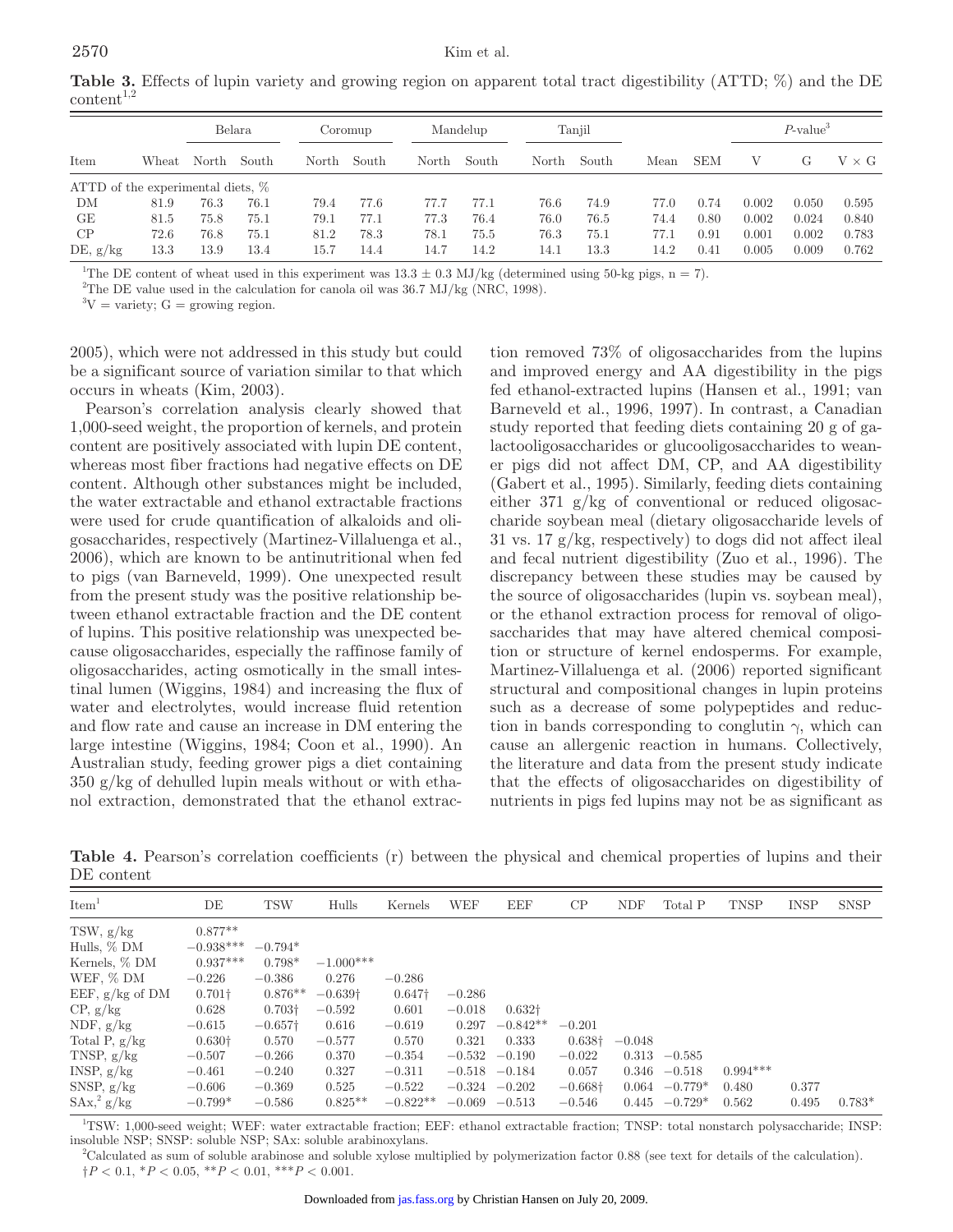**Table 5.** Linear regression equations for prediction of lupin DE content<sup>1</sup>

| Linear regression equation <sup>2</sup>               | $R^2$ | RSD <sup>3</sup> | $P$ -value |
|-------------------------------------------------------|-------|------------------|------------|
| Simple linear regression                              |       |                  |            |
| $DE = 24.2 - 0.417$ Hull%                             | 0.88  | 1.116            | 0.001      |
| $DE = -17.6 + 0.417$ Kernel%                          | 0.88  | 1.117            | 0.001      |
| $DE = 9.38 + 0.0292$ TSW                              | 0.77  | 1.092            | 0.004      |
| $DE = 17.5 - 0.350$ SA <sub>x</sub>                   | 0.64  | 1.072            | 0.017      |
| $DE = 7.32 + 0.0234$ CP                               | 0.40  | 1.094            | 0.095      |
| $DE = 11.2 + 0.984$ Total P                           | 0.40  | 1.082            | 0.104      |
| Multiple linear regression                            |       |                  |            |
| $DE = 19.2 - 0.291$ Hull% + 0.0119 TSW                | 0.93  | 1.192            | 0.001      |
| $DE = 24.7 - 0.386$ Hull% $- 0.00307$ TNSP            | 0.91  | 1.099            | 0.001      |
| $DE = 19.6 - 0.253$ Hull% + 0.0124 TSW - 0.00327 TNSP | 0.96  | 1.187            | 0.003      |
| $DE = 18.6 - 0.24$ Hull% + 0.0127 TSW - 0.0253 SNSP   | 0.95  | 1.200            | 0.004      |

<sup>1</sup>Regression equations were developed based on step-wise regression analyses.

<sup>2</sup>Abbreviations used: Hull% and Kernel% = proportions of lupin hulls and kernels; TSW = 1,000-seed weight;  $S Ax =$  soluble arabinoxylans; TNSP and  $SNSP =$  total and soluble nonstarch polysaccharides, respectively. 3 RSD: residual SD.

originally thought, at a dietary level less than 40 g/kg. However, studies by van Barneveld et al. (1996, 1997) and Martinez-Villaluenga et al. (2006) suggest that the positive relationship between ethanol extractable fraction and DE content of lupins reported in the present study might be due to a fraction or fractions other than oligosaccharides.

Thousand-seed weight and the proportion of kernel had significant positive relationships with the DE content of lupins. In lupins, larger seed size is associated with less proportion of hulls per unit of weight due to reduced surface area compared with a smaller seed size. In addition, dehulling is known to significantly increase DE content (Wigan et al., 1993; Flis et al., 1996). Therefore, a significant correlation was evident between 1,000-seed weight and the proportion of hulls. The impact of the proportion of lupin hulls on DE content was greater than any other components because the hulls contain mostly insoluble and less fermentable lignified fibers. The present study showed clearly that the proportion of hulls has potential as a screening tool for rapid assessment of the DE content of lupins. A recent Chilean study demonstrated that rapid and accurate  $(R^2 = 0.94)$  scanning of hull contents was possible in lupin seed samples using near infrared spectroscopy (**NIRS**) with a SE of 0.73% (Alomar and Mera, 2008). Use of NIRS technology for the prediction of DE content directly or via the prediction of hull content offers a sound opportunity for industrial application. Nevertheless, previous grain studies used 1,000-seed weight in barley (Fairbairn et al., 1999) and reported no significant relationship with DE. Also, Zijlstra et al. (1999) suggested that physical variables, such as hectoliter weight of wheats, could not accurately predict nutritional value. This apparent discrepancy between lupins and cereals (e.g., barley and wheat) in the ability to predict the DE content using physical variables might be due to a greater contribution of hulls (approximately 25%) in lupin seeds compared with cereal grains, which has a reduced energy contribution (van Barneveld, 1999) in lupins per unit weight than cereal grains. The less significant correlation between DE content and the NSP constituent might be due to the fact that the cell wall materials, which comprise about 30% of the endosperm of lupin kernels, are highly fermentable in the gastrointestinal tract (Kim et al., 2007). Therefore, these cell wall materials variably contribute to the total DE content depending on the ability of the animal to ferment the cell wall materials. Nevertheless, the significant negative relationship between the proportion of hulls and the DE content of lupins suggests there is a need to develop new lupin varieties having a decreased proportion of seed coat. Alternatively, dehulling may be necessary to improve energy utilization efficiency of lupins.

To account for the greater DE content of one sample (Coromup, grown in the northern agricultural region) on the accuracy of the prediction, this sample was excluded and regression analysis was reanalyzed. The prediction accuracy of the 1,000-seed weight was decreased, but the proportion of hulls was increased and accounted for 92% of the DE variation. This result reinforces the concept that the proportion of hulls is a potentially useful measurement for the prediction of DE content in lupins.

Multiple regression analyses attempted to establish prediction equations with better predictability by including additional characteristics. Although including the NSP content in the equation improved accuracy, the extent of the improvement compared with using single characteristics such as the proportion of hulls is not warranted. Therefore, the use of proportion of hulls and 1,000-seed weight together could potentially predict the DE content of lupins.

In summary, the DE content of lupins grown in WA varied by up to 2.4 MJ/kg in response to genetic and environmental variation. The fiber fraction generally reduced the DE content of lupins, and variability of the DE content could be predicted with reasonable accurately by measuring the proportion of hulls. However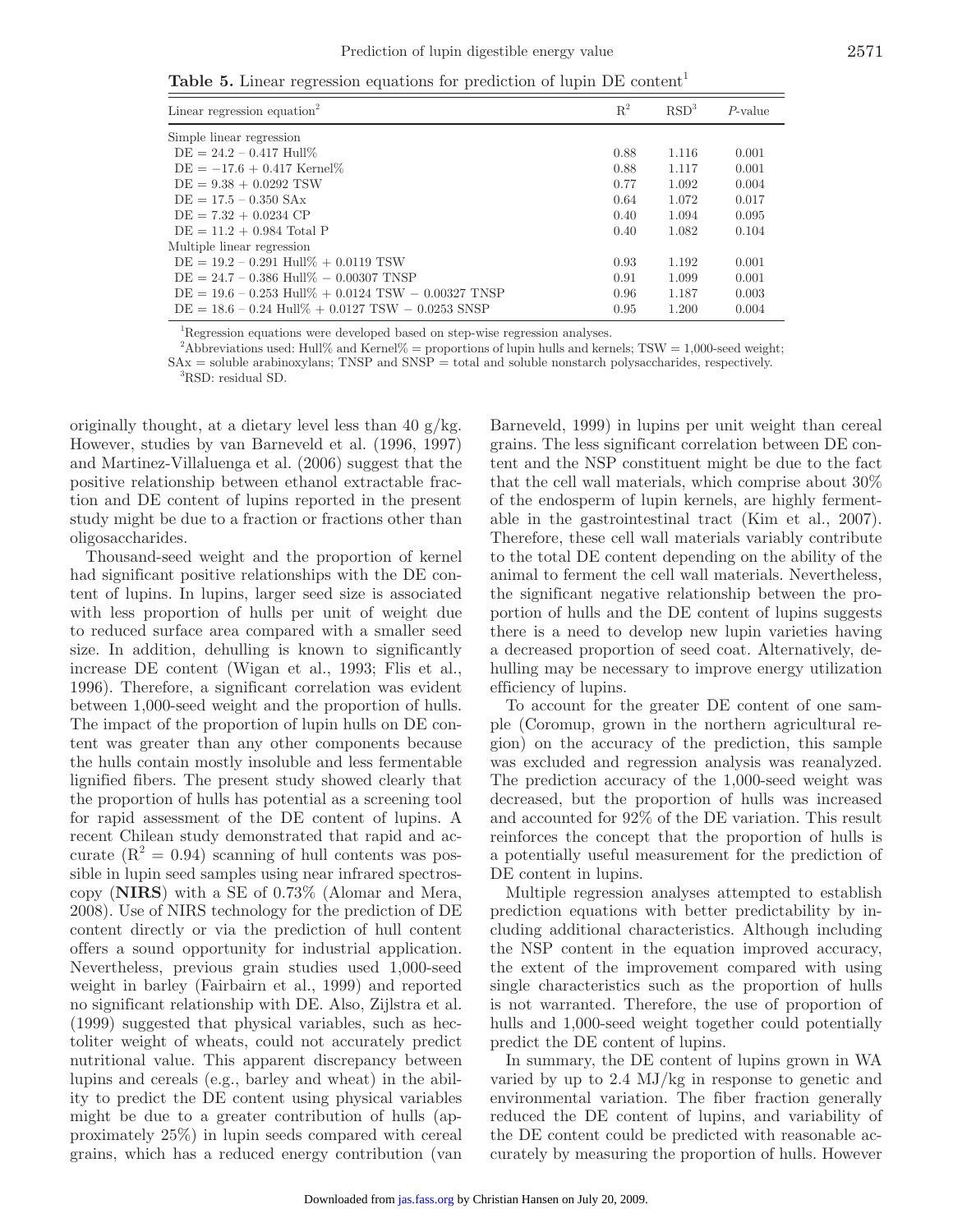

**Figure 1.** Linear relationships between DE content of lupins (MJ/kg as-fed basis) and 1,000-seed weight (DE =  $0.0292 \times 1,000$ -seed weight + 9.3838,  $R^2 = 0.77$ , residual SD = 1.092,  $P = 0.004$ ) and proportion of hulls (DE =  $-0.4107 \times$  proportion of hulls + 23.998,  $R^2 = 0.88$ , residual  $SD = 1.116, P < 0.001$ .

measuring the proportion of hulls is time- and laborintensive, and the development of a NIRS calibration to predict the proportion of hulls in lupin seeds could be a solution for rapid and practical prediction of DE content.

# **LITERATURE CITED**

Alomar, D., and M. Mera. 2008. Prediction of seed coat proportion in lupins by near infrared reflectance spectroscopy: Preliminary results. Pages 132–134 in Lupins in health and wealth, Proceedings of the 12th Int. Lupin Conf., Sep. 14 to 18, 2008, Fremantle, Western Australia. J. A. Palta and J. B. Berger, ed. Int. Lupin Assoc., Canterbury, New Zealand.

- AOAC. 1997. Official Methods of Analysis. 16th ed. Assoc. Off. Anal. Chem., Washington, DC.
- Bhatty, R. S., G. I. Christison, F. W. Sosulski, B. L. Harvey, G. R. Hughes, and J. D. Berdahl. 1974. Relationships of various physical and chemical characters to digestible energy in wheat and barley cultivars. Can. J. Anim. Sci. 54:419–427.
- Coon, C., K. L. Leske, O. Akavanichan, and T. K. Cheng. 1990. The effect of oligosaccharide-free soybean meal on true metaboliz-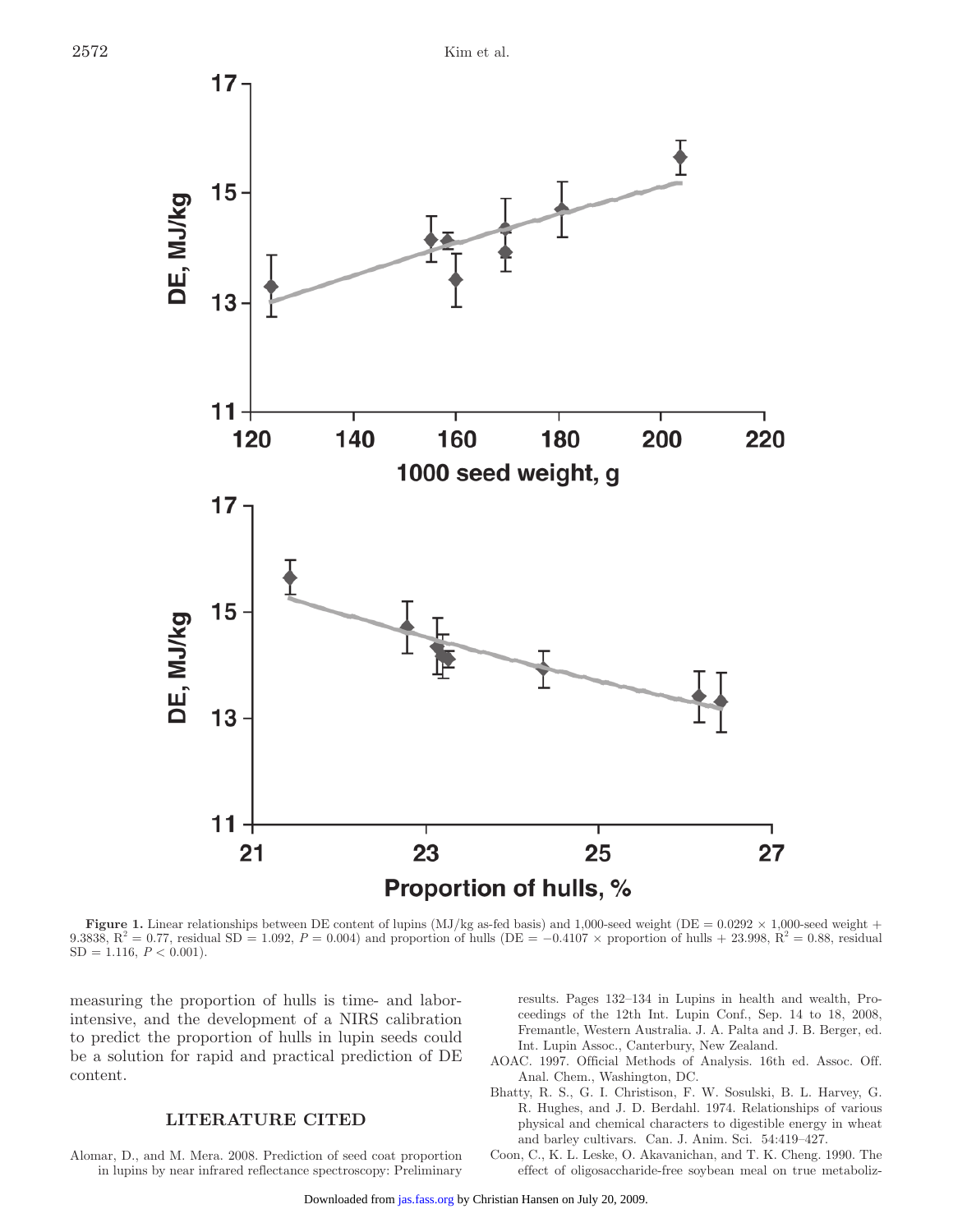able energy and fiber digestion in adult roosters. Poult. Sci. 69:787–793.

- Cowling, W. A., and A. Tarr. 2004. Effect of genotype and environment on seed quality in sweet narrow-leafed lupin (*Lupinus angustifolius* L.). Aust. J. Agric. Res. 55:745–751.
- Fairbairn, S. L., J. F. Patience, H. L. Classen, and R. T. Zijlstra. 1999. The energy content of barley fed to growing pigs: Characterizing the nature of its variability and developing prediction equations for its estimation. J. Anim. Sci. 77:1502–1512.
- FAO 2008. Crop production statistics, FAOSTAT data. http:// faostat.fao.org/site/567/default.aspx#ancor Accessed Oct. 1, 2008.
- Flis, M., W. Sobotka, and Z. Miller. 1996. The use of dehulled or fat-supplemented yellow lupin seeds in feeding growing pigs. J. Anim. Feed Sci. 7:49–61.
- Gabert, V. M., W. C. Sauer, R. Mosenthin, M. Schmitz, and F. Ahrens. 1995. The effect of oligosaccharides and lactitol on the ileal digestibilities of amino acids, monosaccharides and bacterial populations and metabolites in the small intestine of weanling pigs. Can. J. Anim. Sci. 75:99–107.
- Hansen, I., T. Larsen, K. E. Bach Knudsen, and B. O. Eggum. 1991. Nutrient digestibilities in ingredients fed alone or in combination. Br. J. Nutr. 66:27–35.
- Kim, J. C. 2003. Factors influencing the total tract apparent digestibility of nutrients from wheat for the weanling pig. PhD Diss. Murdoch Univ., Murdoch.
- Kim, J. C., B. P. Mullan, J. M. Heo, C. F. Hansen, and J. R. Pluske. 2009. Decreasing dietary particle size of lupins increases apparent ileal amino acid digestibility and alters fermentation characteristics in the gastrointestinal tract of pigs. Br. J. Nutr. doi:10.1017/S0007114508191231
- Kim, J. C., B. P. Mullan, P. H. Simmins, and J. R. Pluske. 2003. Variation in the chemical composition of wheats grown in Western Australia as influenced by variety, growing region, season, and post-harvest storage. Aust. J. Agric. Res. 54:541–550.
- Kim, J. C., B. P. Mullan, P. H. Simmins, and J. R. Pluske. 2004. Effect of variety, growing region and growing season on digestible energy content of wheats grown in Western Australia for weaner pigs. Anim. Sci. 78:53–60.
- Kim, J. C., J. R. Pluske, and B. P. Mullan. 2007. Lupins as a protein source in pig diets. CAB Reviews: Perspect. Agric. Vet. Sci. Nutr. Natur. Resour. 2:No. 003.
- Kim, J. C., P. H. Simmins, B. P. Mullan, and J. R. Pluske. 2005. The digestible energy value of wheats for pigs, with special reference to the post-weaned animal. Anim. Feed Sci. Technol. 122:257–287.
- King, R. H., F. R. Dunshea, L. Morris, P. J. Eason, R. J. van Barneveld, B. P. Mullan, and R. G. Campbell. 2000. The energy value of *Lupinus angustifolius* and *Lupinus albus* for growing pigs. Anim. Feed Sci. Technol. 83:7–30.
- Martinez-Villaluenga, C., E. Sironi, C. Vidal-Valverde, and M. Duranti. 2006. Effects of oligosaccharide removing procedure on the protein profiles of lupin seeds. Eur. Food Res. Technol. 223:691–696.
- McQuaker, N. R., D. F. Brown, and P. D. Kluckner. 1979. Digestion of environmental materials for analysis by inductively coupled plasma-atomic emission spectrophotometry. Anal. Chem. 51:1082–1084.
- NHMRC. 2004. Australian code of practice for the care and use of animals for scientific purposes. 7th ed. National Health and Medical Research Council, Canberra, ACT, Australia.
- NRC. 1998. Nutrient Requirements of Swine. 10th ed. Natl. Acad. Press, Washington, DC.
- Petterson, D. S., S. Sipsas, and J. B. Mackintosh. 1997. The chemical composition and nutritive value of Australian pulses. Grains Research and Development Corporation, ACT, Australia.
- Sauvant, D., J.-M. Perez, and G. Tran. 2004. Tables of composition and nutritional value of feed materials. Wageningen Acad. Publ., Wageningen, the Netherlands.
- Short, F. J., P. Gorton, J. Wiseman, and K. N. Boorman. 1996. Determination of titanium dioxide added as an inert marker in chicken digestibility studies. Anim. Feed Sci. Technol. 59:215– 221.
- Theander, O., and E. Westerlund. 1993. Determination of individual components of dietary fiber. Pages 77–98 in Dietary Fiber in Human Nutrition, 2nd ed. A. D. Spiller, ed. CRC Press Inc., Boca Raton, FL.
- van Barneveld, R. J. 1997. Characteristic of feed grains that influence their nutritive value and subsequent utilisation by pigs. Pages 193–207 in Manipulating Pig Production VI. P. D. Cranwell, ed. Australas. Pig Sci. Assoc., Werribee, Victoria, Australia.
- van Barneveld, R. J. 1999. Understanding the nutritional chemistry of lupin (*Lupinus* spp.) seed to improve livestock production efficiency. Nutr. Res. Rev. 12:203–230.
- van Barneveld, R. J., L. E. Olsen, and M. Choct. 1996. Effect of lupin oligosaccharides on energy digestion in growing pigs. Page 114 in Proc. Nutr. Soc. Australia Vol. 20. NSA Inc., Kent Town, South Australia.
- van Barneveld, R. J., L. E. Olsen, and M. Choct. 1997. Lupin oligosaccharides depress the apparent ileal digestion of amino acids by growing pigs. Page 230 in Manipulating Pig Production VI. P. D. Cranwell, ed. Australas. Pig Sci. Assoc., Werribee, Victoria, Australia.
- Wigan, G. C., E. S. Batterham, and D. J. Farrell. 1993. Effect of dehulling lupin seed on the digestible energy and ileal digestibility of amino acids for growing pigs. Page 2B in Recent Advances in Animal Nutrition in Australia. D. J. Farrel, ed. Univ. New England, Armidale, New South Wales, Australia.
- Wigan, G. C., E. S. Batterham, and D. J. Farrell. 1995. Factors affecting the determination of digestible energy in *Lupinus Angustifolius* cv Gungurru for growing pigs. Page 33 in Manipulating pig production V. D. P. Hennessy and P. D. Cranwell, ed. Australasian Pig Science Association, Attwood, Victoria, Australia.
- Wiggins, H. S. 1984. Nutritional value of sugars and related compounds undigested in the small gut. Proc. Nutr. Soc. 43:69– 75.
- Xu, P., J. Price, and P. J. Aggett. 1992. Recent advances in methodology for analysis of phytate and inositol phosphates in foods. Prog. Food Nutr. Sci. 16:245–262.
- Zijlstra, R. T., C. F. M. De Lange, and J. F. Patience. 1999. Nutritional value of wheat for growing pigs: chemical composition and digestible energy content. Can. J. Anim. Sci. 79:187–194.
- Zuo, Y., G. C. Fahey Jr., N. R. Merchen, and N. L. Bajjalieh. 1996. Digestion responses to low oligosaccharide soybean meal by ileally-cannulated dogs. J. Anim. Sci. 74:2441–2449.